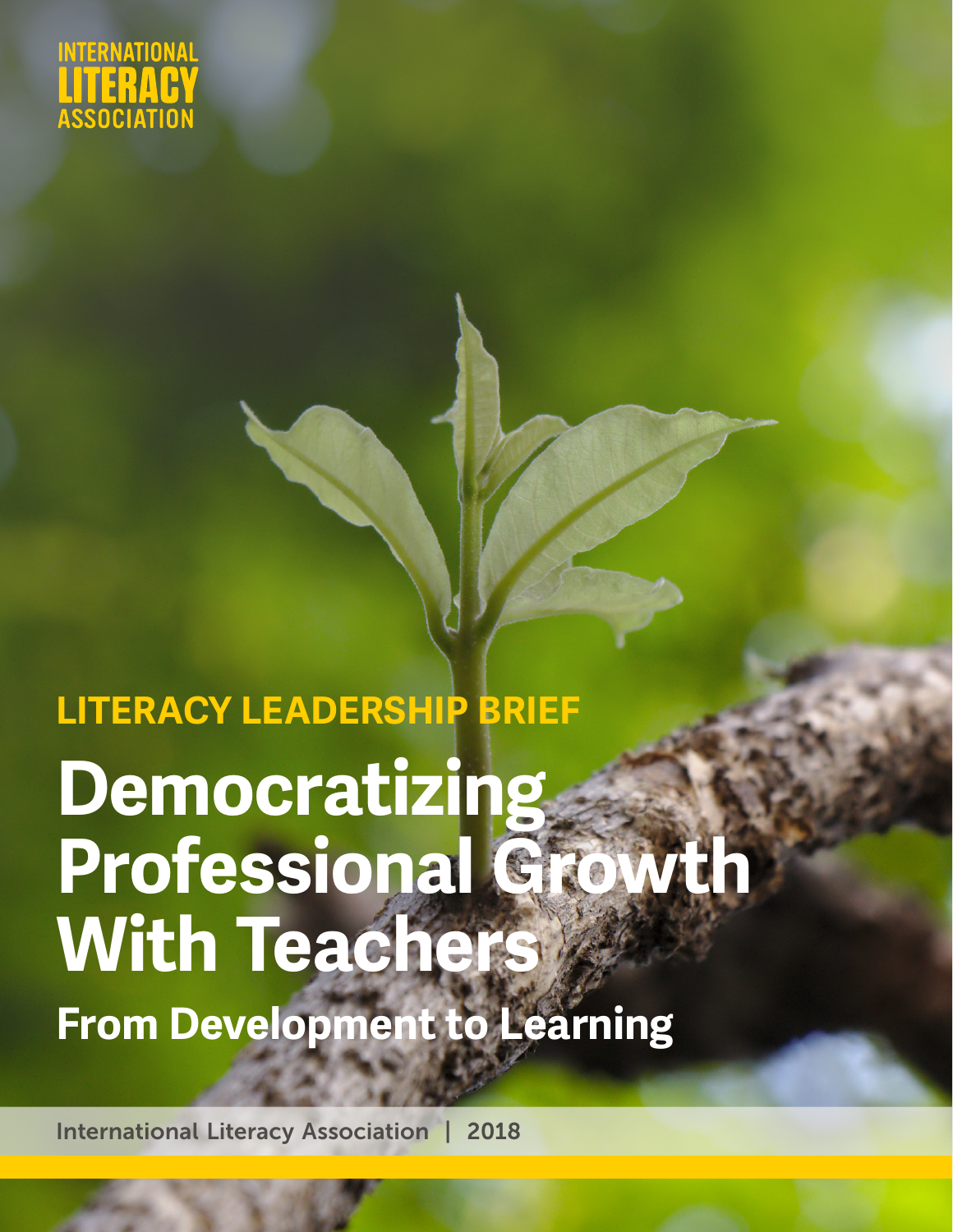In efforts to create classrooms that represent microcosms of U.S. democracy, teacher education encourages culturally sustaining pedagogies, development of the radical imagination of youth, the creation of personal and enga n efforts to create classrooms that represent microcosms of U.S. democracy, teacher education encourages culturally sustaining pedagogies, development of the radical imagination of youth, the creation of personal and engaging learning nizes individual and collective growth, all within communities of practice. However, teachers themselves are not often afforded the same opportunities for their own professional learning.

Often, teachers must submit to the very type of instruction (e.g., in workshops, conferences, webinars) that teacher educators ask them *not* to use with their students. Teachers are not engaged as active learners with their own questions and goals. Instead, they are treated as if they need to be *developed*, an idea that we need to problematize, challenge, and reconsider if we wish to create empowering and equitable experiences with teachers. This shift requires that we democratize professional learning.

# **The Pitfalls of Typical Professional Development**

One model of professional learning for teachers, often called *professional development* or *PD*, is conceptualized and delivered by professional organizations or experts with the goal of providing new information and ideas related to teaching and learning to an audience of educators who, ideally, would absorb the information and take it back to their own classrooms. Teachers are rewarded by earning professional credit (often in the form of clock hours), which may or may not lead to an increase in pay or other tangible benefits.

This kind of PD often leaves educators feeling uninspired, de-professionalized, and at a loss for how to implement a number of disconnected strategies presented in a one-shot fashion. Both intellectually and emotionally unsatisfying, there is no significant growth in teacher practice. Although this type of PD has been in place for decades and has become institutionalized through policy and local practices, there is little to no evidence it leads to long-term growth in the literacy achievement of students served by these teachers.

*PD often leaves educators feeling uninspired, deprofessionalized, and at a loss for how to implement a number of disconnected strategies presented in a one-shot fashion.*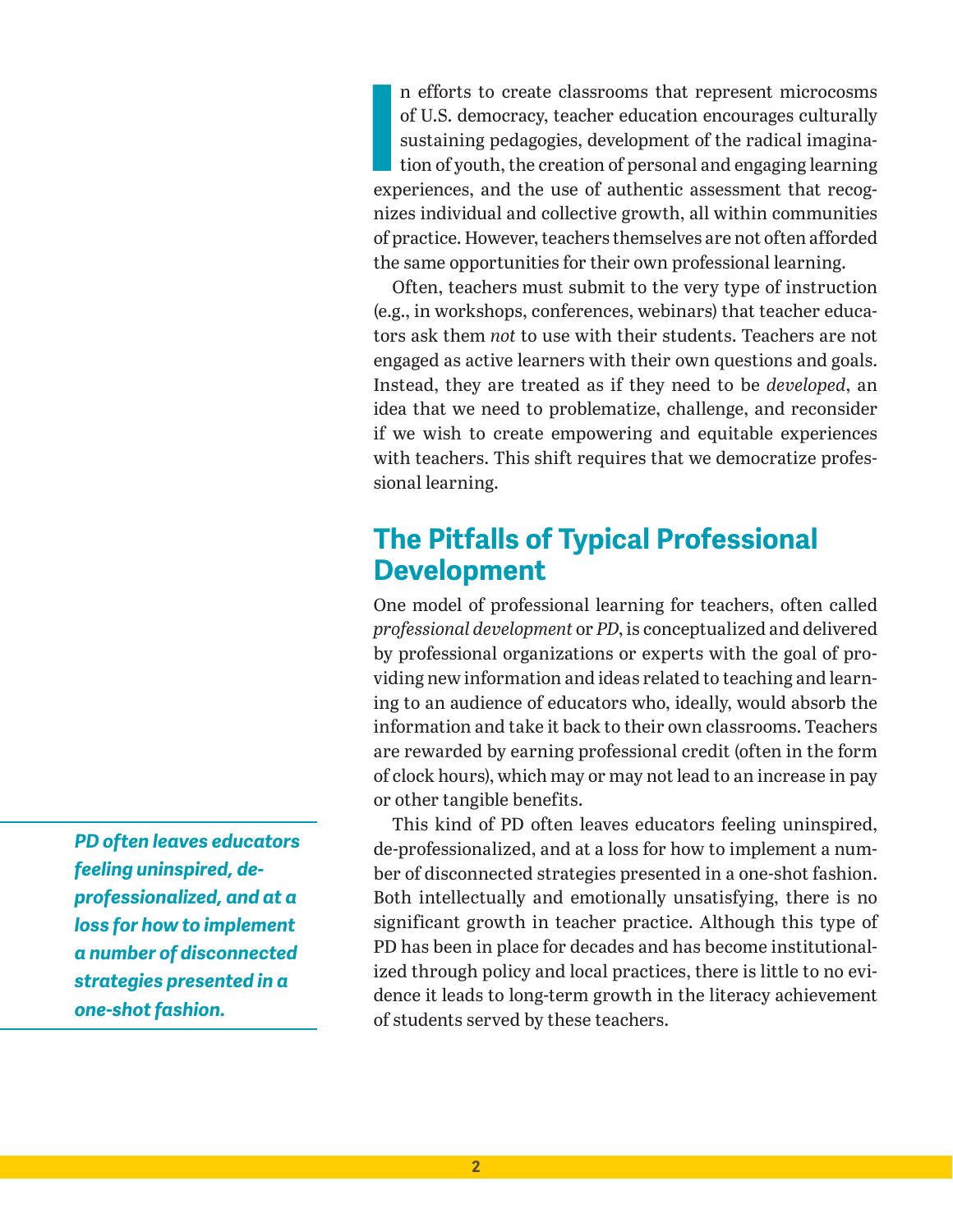# **Possibilities for Professional Learning**

There is an alternative: Look at teacher growth from a learning perspective and recalibrate what teachers do to grow their practice as *professional learning* rather than professional development. Immersing teachers in professional learning (PL) offers them opportunities to embrace their own agency and to draw upon the collective expertise of their colleagues.

PL is grounded in the notion that teachers are also learners, able to model and enact the processes of active inquiry, critical thinking, and problem solving with their students. Teachers are not just cogs in the industrial education machine; rather, they are active agents in an immersive, sustained process of learning. Enabled by social media and other technologies for collaboration, teachers are now able to define their own learning networks and engage in substantive dialogue and inquiry with other educators both in their own school and beyond.

Still, the tension remains. On the one hand, local, state, and national goals demand student improvement, often measured solely by standardized test scores, and this type of control creates PD that is delivered *to* teachers. On the other hand, the civic and aspirational goals teachers set out for their students, measured through active inquiry and authentic assessment, should also be the types of PL opportunities offered *for*—and *with*—teachers.

If society wants to grow and nurture youth into active, vibrant citizens, then we need to improve the conditions under which their teachers collaborate, learn, and grow their own knowledge and their practice. To do this, we need to understand and continually move toward a more democratic form of PL for teachers.

# **Honoring the** *Professional* **in Professional Learning**

PL experiences begin with the premise that teachers—who have invested a great deal of time, energy, and money in their own education—bring knowledge and experience to any conference, workshop, webinar, or other PL event they attend. Just as we would want these teachers to recognize the experiences and abilities of their own learners, so too must teacher educators, literacy coaches, administrators, and others who prepare PL experiences for the educators we serve.

*If society wants to grow and nurture youth into active, vibrant citizens, then we need to improve the conditions under which their teachers collaborate, learn, and grow their own knowledge and their practice.*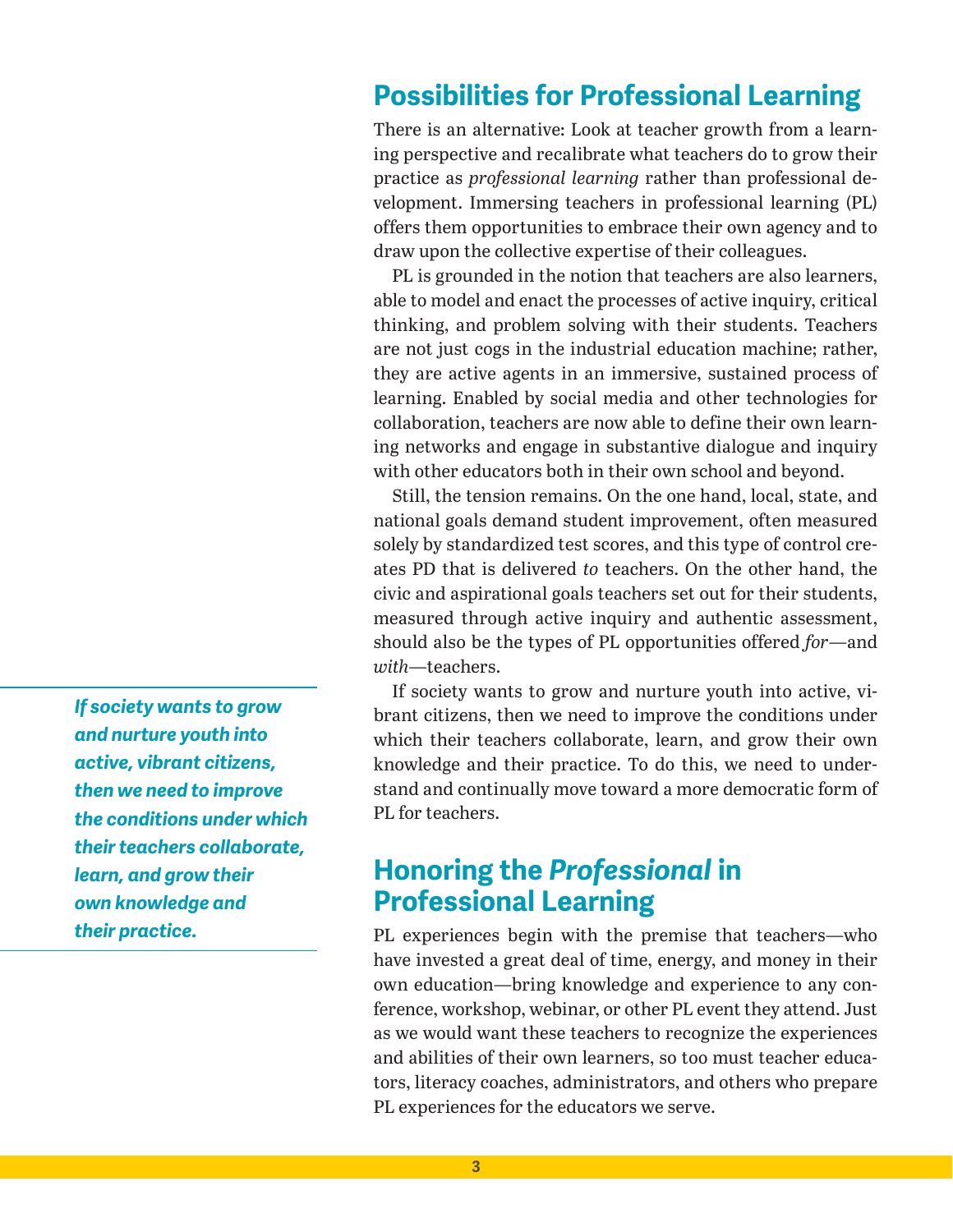Research is clear on the type of PL that supports growth in professional practices, namely PL grounded in theories of learning (e.g., communities of practice) and theories of change. It is process based, as learning for change is gradual and is difficult for some teachers.

## **Core Tenets of Professional Learning**

There is a set of core tenets to consider when implementing democratic PL *with* (and not only *for*) teachers. For example, teachers must volunteer to participate in PL, have choice over its content, and be active learners within the event. They must be allowed to engage in new information (e.g., recognize and start with what they know and build toward the unknown) that is meaningful to them and is based on the work of their students. Videos of their teaching, for instance, can assist them in deconstructing, planning, and reflecting on their practices. PL content should be co-constructed with teachers and not conveyed to them, and it should be connected to their daily classroom routines. The facilitator of the PL should provide opportunities to reflect and engage in conversations with other teachers and with their literacy coaches.

#### **Learning Environments**

Learning environments are also a critical component of PL for teachers. The options include face-to-face, online (synchronous and asynchronous), and hybrid formats. Teachers can be engaged in a variety of learning structures such as individual learning, PL communities, and schoolwide learning. Teachers can consider the amount of learning time they want to spend, such as a short burst (5–15 minutes), a modest investment of time (a few hours), or extending over long periods of time (such as a full day or multiple days). Such environments foster complex learning, stimulate reflexive thinking, and encourage risk taking inside teacher practices.

## **Assessment and Professional Learning**

Empowering PL gives teachers discretion and allows them to use their professional judgment to make substantive decisions both in their classroom and at their school. Teachers are informed about current assessment practices, changes in curriculum and policy, and the many different opportunities for representing their own confidence and that of the learners in

*PL content should be co-constructed with teachers and not conveyed to them, and it should be connected to their daily classroom routines.*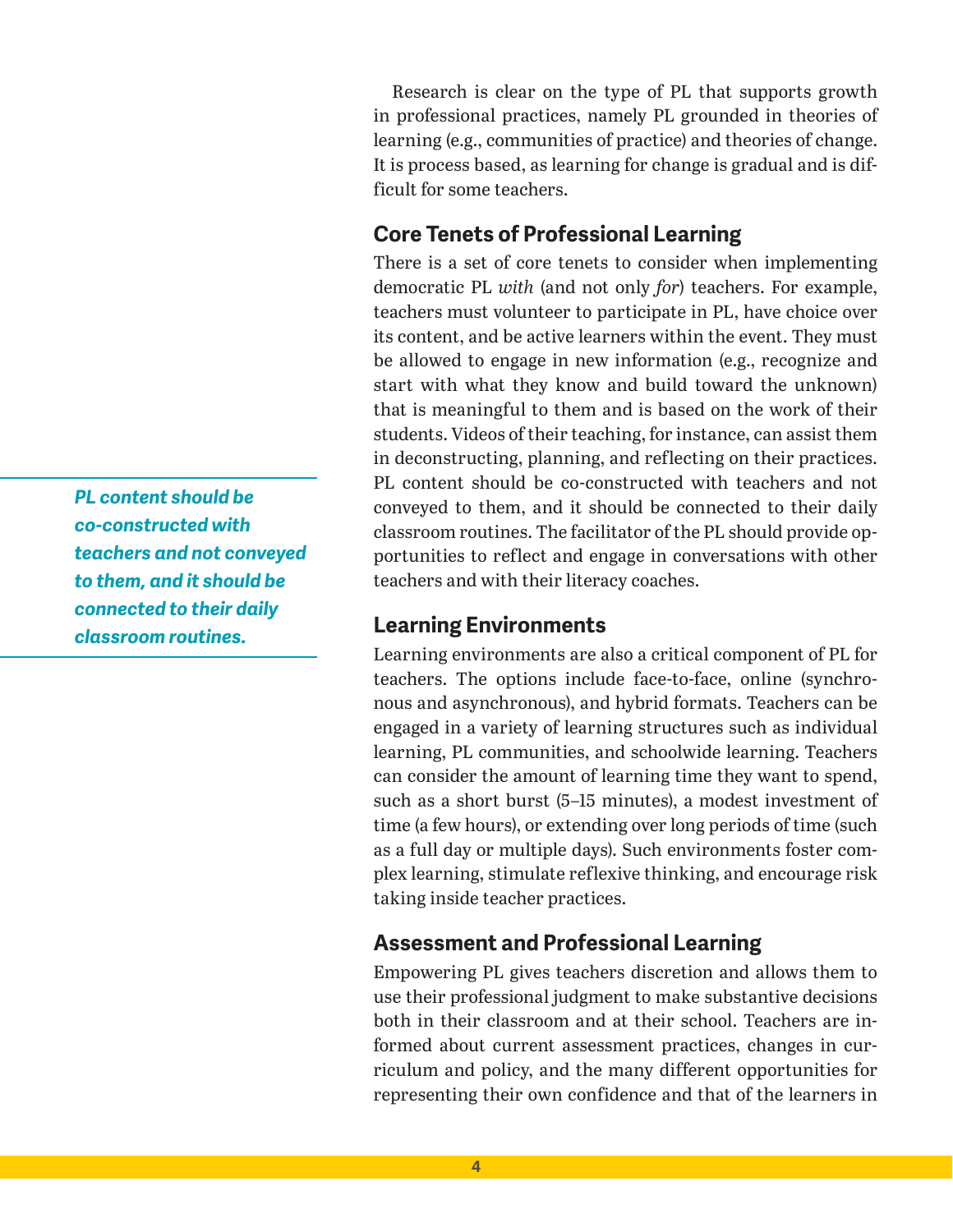their classrooms. Teacher assessments can then be conducted from a stance of appreciative inquiry instead of being used as punitive measures for issues of evaluation or retention. PL invites teachers to make decisions about their own classrooms in conversation and collaboration with a team of knowledgeable peers.

# **Democratizing Professional Learning**

Although the goals of democratizing PL with teachers are ambitious, they are not impossible. Schools, districts, and professional organizations that create spaces where PL occurs in democratized ways lead to successful learning in classrooms. Approaches include the following:

- Teacher inquiry (through teacher-directed questions and cycles of practice-based research) offers affordances for teachers' questions to be explored over time and with a variety of data sources; this invites teachers to understand the roots and rationale of their practice while moving toward critical change in their classrooms.
- Literacy coaching for transformation (versus coaching for fidelity) can support teachers in their shift away from hegemonic practices.
- Teacher study (and writing) groups offer opportunities for teachers to come together as an affinity group to search (and search again) for ways to grow their practice with peers who have similar interests and inquiries.
- Field trips to other classrooms and schools invite teachers to observe and interact with other professionals who are engaging in similar practices, in turn providing opportunities for teachers to imagine and embody new practices in their own classrooms.
- Ambient PL, or PL that takes place within the milieu of a teacher's school, offers ongoing, daily affordances for teachers to engage in discussions about their practice with like-minded peers as well as peers who differ philosophically.
- Alternative structures for PL are emerging, too. "Unconferences," where teachers meet and build their agenda together for a day of PL, have become increasingly popular. Peer coaching allows teachers to work together in a sustained partnership. Even on their own, personal action

*Schools, districts, and professional organizations that create spaces where PL occurs in democratized ways lead to successful learning in classrooms.*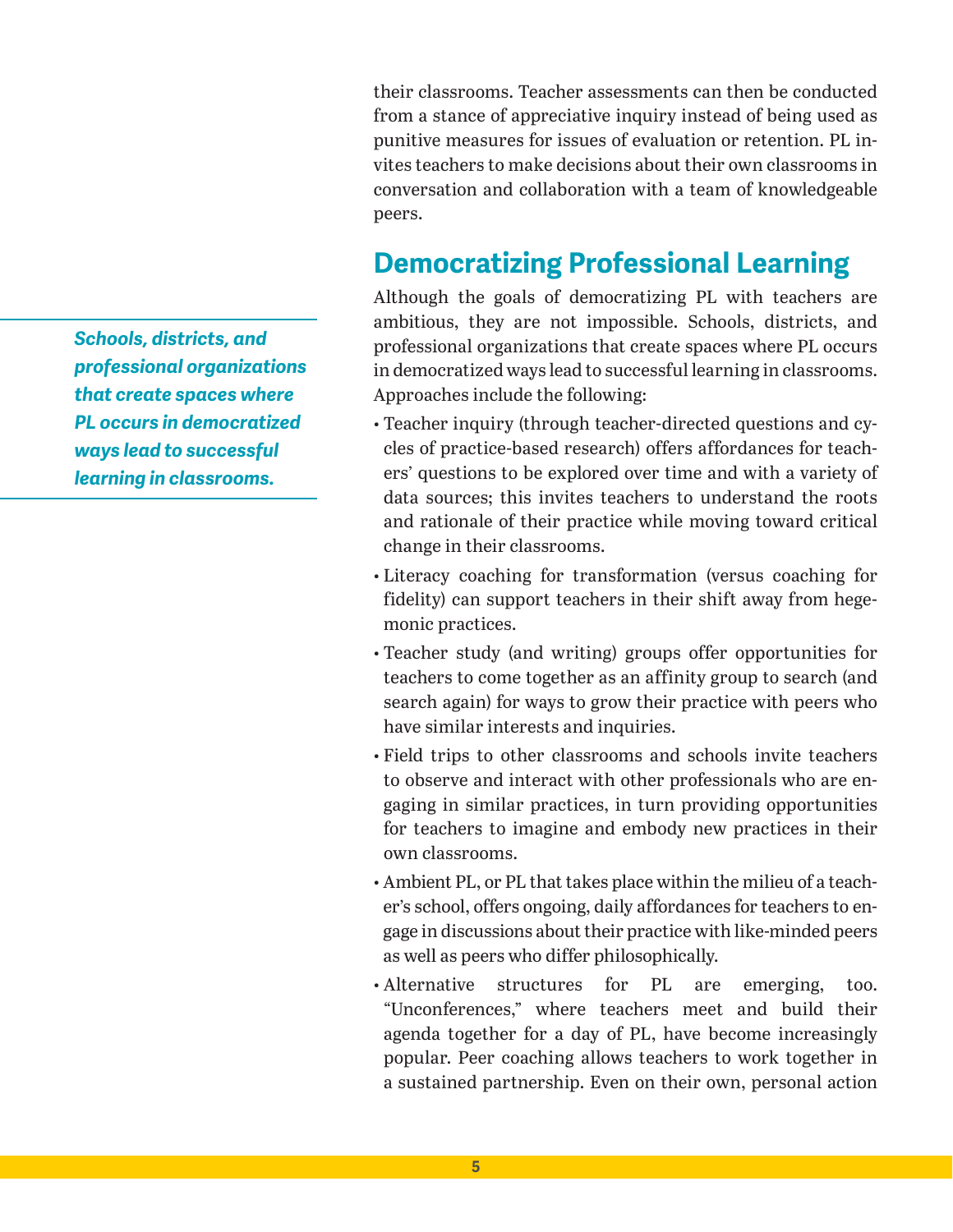plans provide teachers with an opportunity to develop their own goals for PL.

Moreover, the prevalence of digital technologies enables teachers to pursue PL that meets their needs at the time on their own terms (i.e., on-demand PL). Social media networks offer the affordances of professional learning networks, or PLNs, with informal gatherings in digital spaces. Many teachers find themselves engaged in the digital presence of other teachers who post and share resources (using tools such as Twitter, Facebook, YouTube, Pinterest, or Instagram), as a form of PL. These environments are safe spaces for teachers to engage in conversations with their colleagues, as well as with literacy researchers and teacher educators, around topics that concern the real-world, lived experiences of teachers.

# **Next Generation Professional Learning**

Despite the challenges, it is an exciting time to be involved in teacher education, and in PL *with* teachers. In fact, this brief will be published around the same time as the updated standards for the preparation of literacy professionals, which also uses the term *professional learning*. In order to move into the next generation of considerations for PL of literacy teachers, there are several potential changes that our field must consider.

Teacher educators and those who deliver workshops to teachers must reimagine PL by inviting teachers to participate in its planning and implementation. There is no other way. Likewise, literacy education researchers must shift from a stance of inquiry "on teachers" (e.g., research on best practices of teacher education) to a "with" or "within teacher education" perspective. The monopoly on research on teacher education needs to be decentered by inviting teachers into the act of research.

Looking ahead, research *with* teacher PL should be imagined as part of an evolving social process, one in which we (teacher, teacher educator, educational researcher) convene and convoke the social processes of research in order to democratize our practices.

*The monopoly on research on teacher education needs to be decentered by inviting teachers into the act of research.*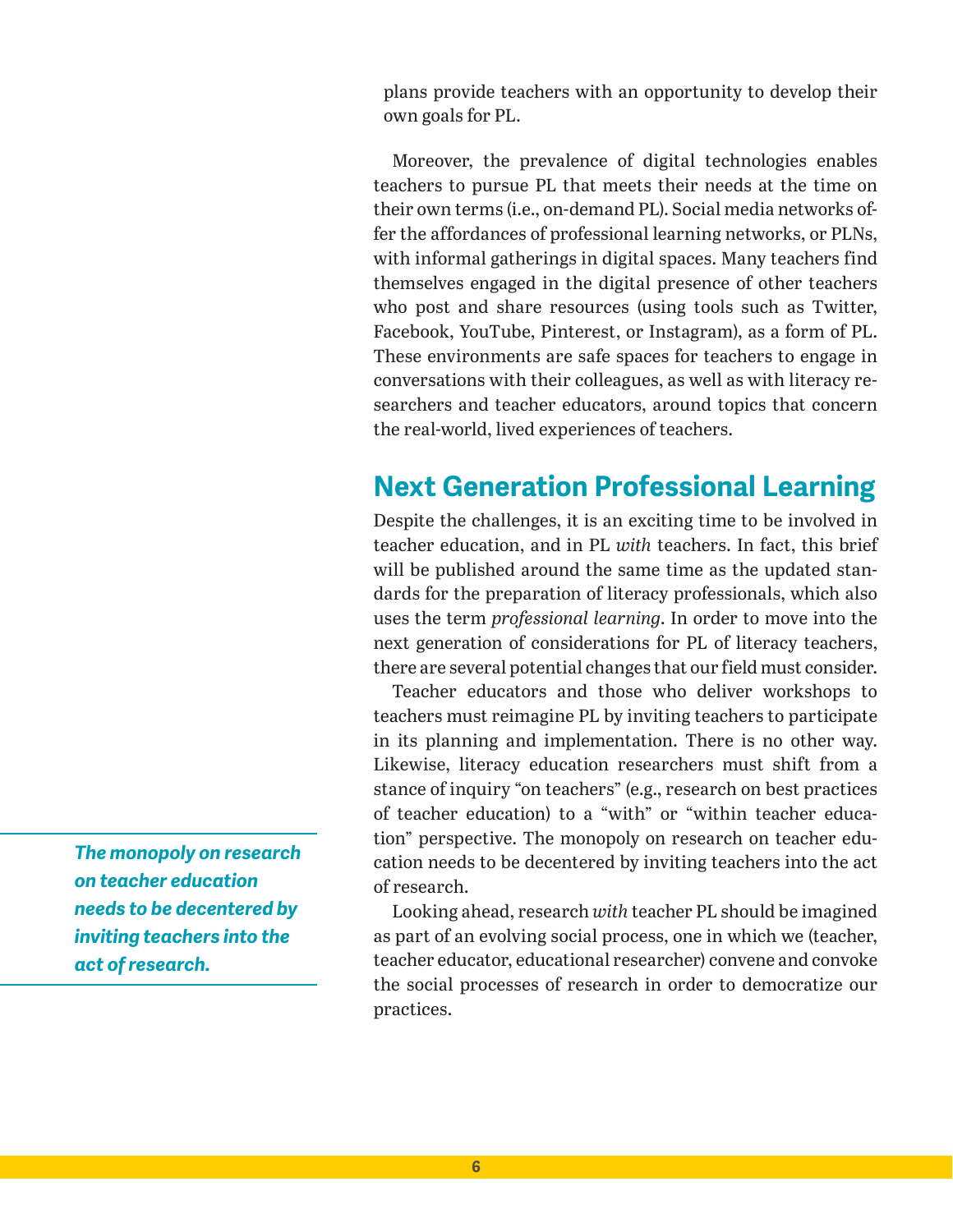#### **MOVING FORWARD**

- Connect with someone in your school or district to learn more about technologies that can be used to pursue PL on an informal, ongoing basis.
- Pursue alternative structures of PL such as "unconferences" or classroom visits with colleagues and others in your PLN.
- Advocate for improved PL opportunities for yourself and your colleagues.
- Volunteer to participate in the planning and implementation of PL.

#### **BIBLIOGRAPHY**

- Gabriel, R.E., & Allington, R.L. (Eds.). (2016). *Evaluating literacy instruction: Principles and promising practices.* New York, NY: Routledge.
- Hicks, T. (2015). *Assessing students' digital writing: Protocols for looking closely.* New York, NY: Teachers College Press.
- Hicks, T., Whitney, A.E., Fredricksen, J., & Zuidema, L. (2016). *Coaching teacher-writers: Practical steps to nurture professional writing.* New York, NY: Teachers College Press.
- International Literacy Association. (2018). *Standards for the preparation of literacy professionals 201*7. Newark, DE: Author.
- Sailors, M. (forthcoming). Re-imagining teacher education. In D. Alvermann, N. Unrau, & M. Sailors (Eds.), *Theoretical models and processes of literacy* (7th ed.). New York, NY: Routledge.
- Sailors, M., & Hoffman, J.V., & International Literacy Association. (2018). *Literacy coaching for change: Choices matter* [Literacy leadership brief]. Newark, DE: International Literacy Association.
- Sailors, M., Minton, S., & Villarreal, L. (2017). The role of literacy coaching in improving comprehension instruction. In S.E. Israel (Ed.), *Handbook of research on reading comprehension* (2nd ed., pp. 601–625). New York, NY: Routledge.
- Wayne, A.J., Yoon, K.S., Zhu, P., Cronen, S., & Garet, M.S. (2008). Experimenting with teacher professional development: Motives and methods. *Educational Researcher, 3*7(8), 469–479.